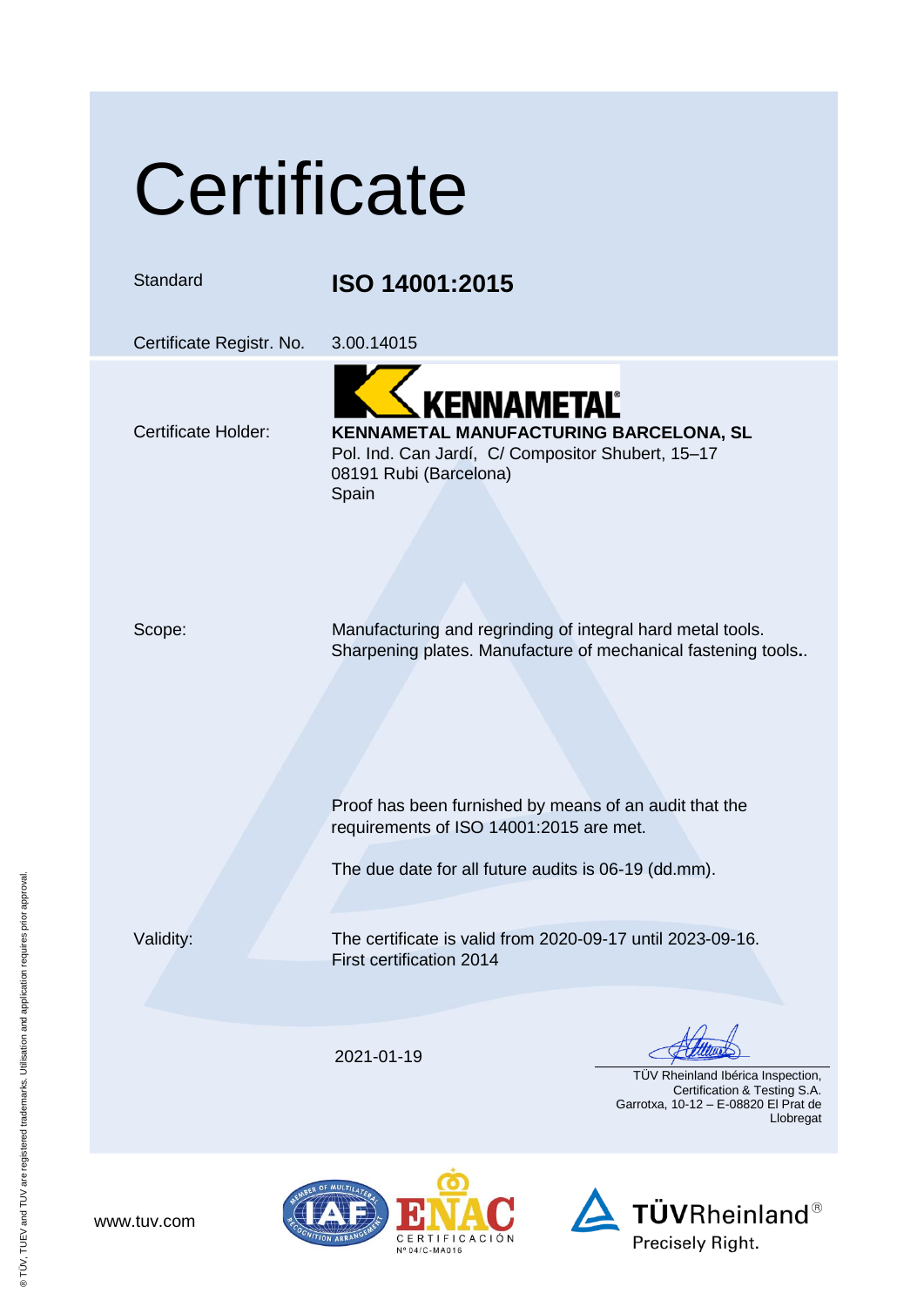## **Certificado**

Normativa de aplicación **ISO 14001:2015**

N° registro certificado 3.00.14015

KENNAMETAĽ



Pol. Ind. Can Jardí, C/ Compositor Shubert, 15–17 08191 Rubi (Barcelona) España

Ámbito de aplicación: Fabricación y re-afilado de herramientas integrales de metal duro. Afilado de plaquitas. Fabricación de herramientas de sujeción mecánica.

> Mediante una auditoría se verificó el cumplimiento de los requisitos recogidos en la norma ISO 14001:2015.

Fecha de la siguiente auditoría: 06-19 (mm.dd.)

Validez: Este certificado es válido desde 2020-09-17 hasta 2023-09- 16. Primera auditoría de certificación 2014

2021-01-19

 TÜV Rheinland Ibérica Inspection, Certification & Testing S.A. Garrotxa, 10-12 – E-08820 El Prat de Llobregat





www.tuv.com